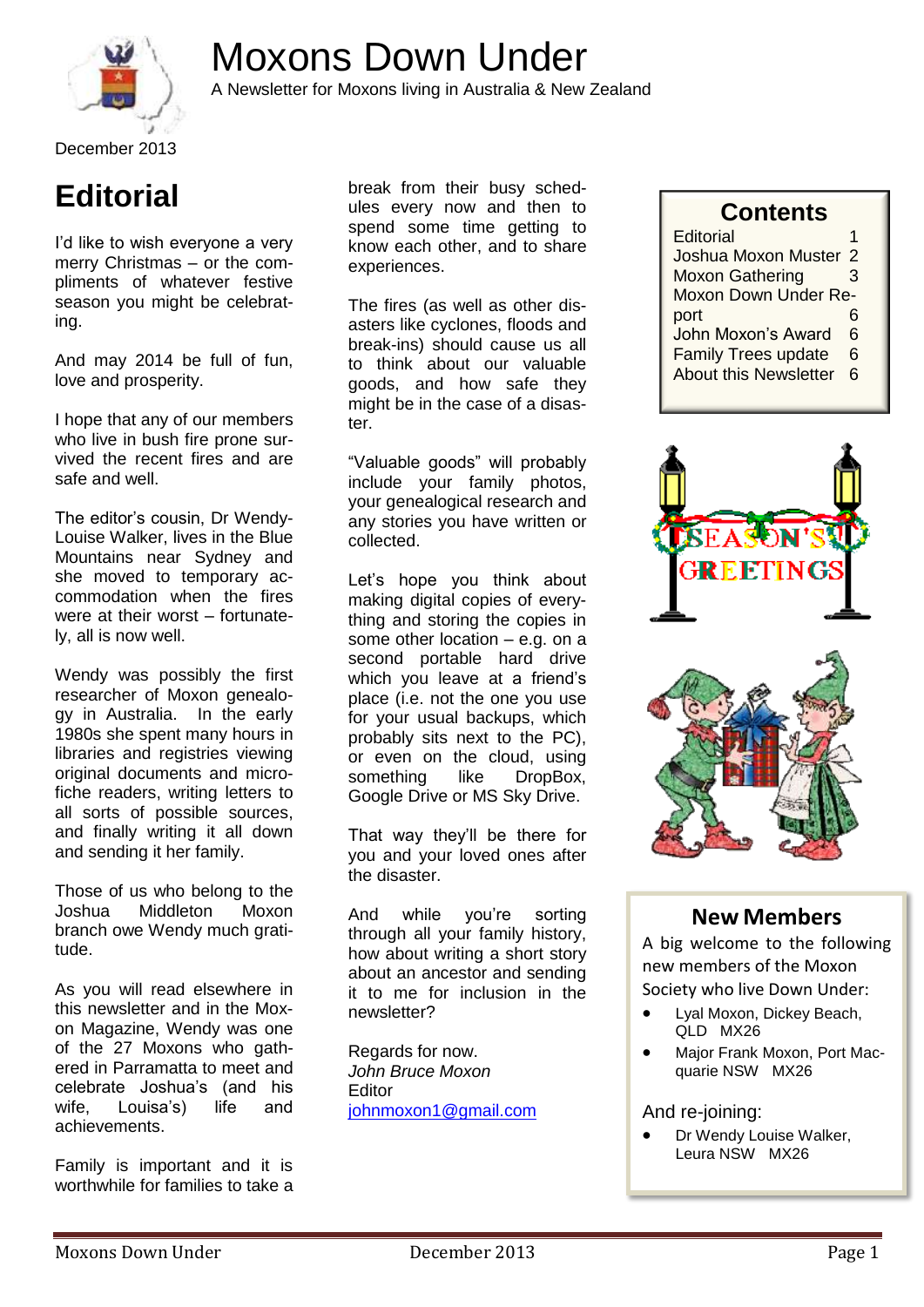# **Joshua & Louisa Moxon Muster**

To celebrate the lives and achievements of Joshua Middleton Moxon and his wife Louisa Mary (nee Wilkinson), 27 of their descendants gathered in Parramatta on 6 October 2013

Parramatta was chosen as the venue for this muster because it has a rich history and was the site of the second white settlement after Sydney Cove.



Eight of Joshua and Louisa's 14 children married and had children. They were:

- George Joshua,
- Henry Percy,
- Herbert Middleton,
- Edith Emma Chiffins,
- William Thorpe,
- Arthur Frederick.
- Alfred John, and
- Mary Susan.

Four of these families were represented at the Muster; those of: George, Henry, Arthur, and Alfred.



**All born with Moxon as a surname.** Back row: John Allan, Rebecca, Ray, Sarah, Lyal, Shirley, Alana, Bruce, Frank, Danielle. Front row: Arthur, Roslyn, John Bruce, May, Lachlan.

People brought their photos and research, and there was great interest in the material that was shared.



A short film was shown which included photos of some of the places where Joshua and Louisa had lived (Dodworth, Silkstone and Grenoside for Joshua, and Hailey and Hoddesdon for Louisa.



One of three inns in Grenoside, where Joshua was born in 1840. His father, Isaac, was an innkeeper. Was he born here?

It also included a photo of the church in London in which they were married, and the street in Balmain, Sydney where they lived in 1868-71, as well as the house in Newtown that we believe Joshua was living in

> when he died in 1894.

In addition, we saw photos of some of Joshua's stone carving and building works in Sydney.

A separate slide show had photos of some of Joshua and Louisa's children and grandchildren.



Mortuary Station at Haslem Creek Necropolis (now Rookwood Cemetry). Joshua did much of the stone carving. Below, is the same building reerected in Canberra, with the bell tower on other side, and used as All Saints church.



An extremely enjoyable High Tea was served, while people mingled and met cousins they'd never met before.

Mortuary station at Redfern (below) which still stands – Joshua also did much of the stone carving on this beautiful building.





The house in Newtown where Joshua died in 1894.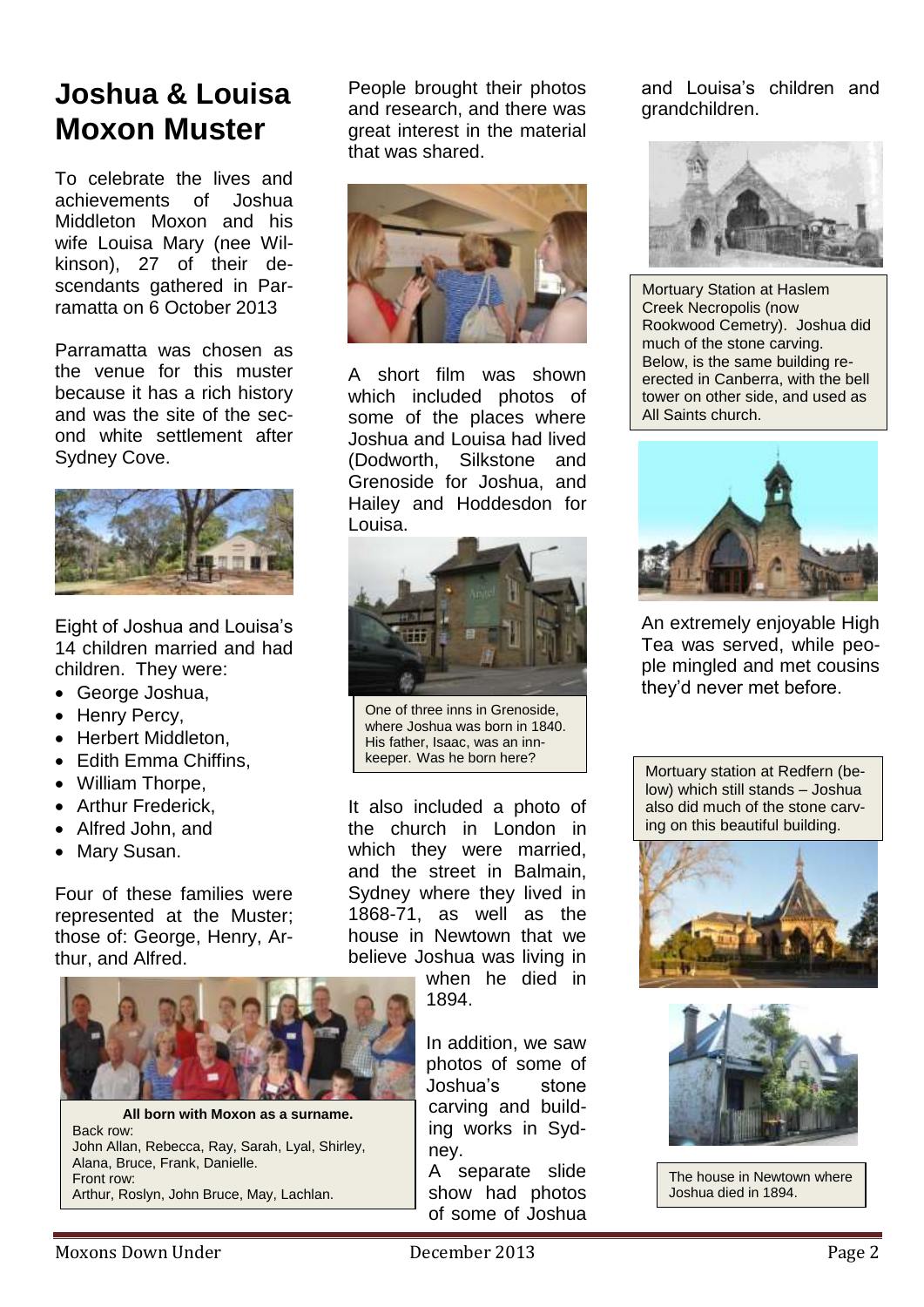*The following article is an edited version – the full version is posted on the UK and International Moxon Society Facebook Group – Ed.*

### **The Moxon Gathering: Lynne Raskow**

How do I start to describe such a wonderful event in my life?

Leaving London in the early morning, before we realized, an announcement was being made that we would shortly be arriving in Llandudno in North Wales.

We arrived at this amazing old-fashioned Queens Hotel, right out of the 1940s! As I approached the front desk to announce that we had arrived for the Moxon Gathering, I felt a tap on my shoulder, and who should be behind me but my  $5<sup>th</sup>$  Cousin, Ken Moxon.



I went for a walk with members Judy (Moxon) Huggett and Birget Moxon around the delightful town of Llundudno, finding a little market, passed the Methodist Church, built of local stone and lots of stained glass windows, and many unique and interesting little shops, all with many hidden treasures inside.

I walked into the room where the AGM was being held and meet all my **WONDER-FUL RELLIES**!!! The first person I spoke to was Trevor Jordon – Editor of the Moxon Magazine, and had the most interesting conversation with him.

I purchased two books, which I want to share with everyone back home (haven't worked out how yet!). The first book was Don Moxon's facsimile of Elizabeth Moxon's 1741 *English Housewifry* (which of course I got signed personally by Don) and the other was *Index to the first fifty issues of the Moxon Magazine* compiled by Chris Moxon, and I think that I shall probably use this book quite a lot to access back issues of the magazine.

Before the AGM started I met Scott and Vivien Hults-Moxon from Birmingham, Alabama, and gave them both a big Aussie hug!

Then our meeting commenced! It was a very informative meeting and wasn't a bit dry or boring.

I felt proud when Margaret Tucker Moxon was acknowledged in the AGM for all her efforts with the Website and everyone was very appreciative of how easy it is to use and move around the website now. Again I felt proud when Margaret & John were acknowledged for their efforts in joining up so many new members in Australia.

Before the AGM ended, I presented little mementoes of Australia to all those present at the Gathering.

Scott Hults-Moxon presented to the secretary a bag of 'Moxon' Coat-of-Arms badges, as a contribution to the AGM. I have 35 badges to bring back to Australia! A tremendous vote of thanks to Scott!

Brian and I sat with Doris Moxon and her daughter Marlene and son-in-law David Hamilton and Scott Hults-Moxon for dinner. What a wonderful evening, having a scrumptious 3 course meal, with a choice of 3 entrées, main and dessert.

After a refreshing night's sleep it was time for breakfast. Lo and behold, due to John Moxon (John de Wight) deciding to collect all the name badges at breakfast, Brian and I were left in the dark a bit when it came to names at breakfast! But we muddled through.

Breakfast was another wonderful gastronomical delight.

I had my traditional breakky of porridge and toast with VEGEMITE!!! I took my jar down to breakfast, announced to everyone, should they like to try some Vegemite, I had some to share; Don Moxon (I think) was game enough to take a serving and Scott also took a serving. I'm sorry to say that there were no other takers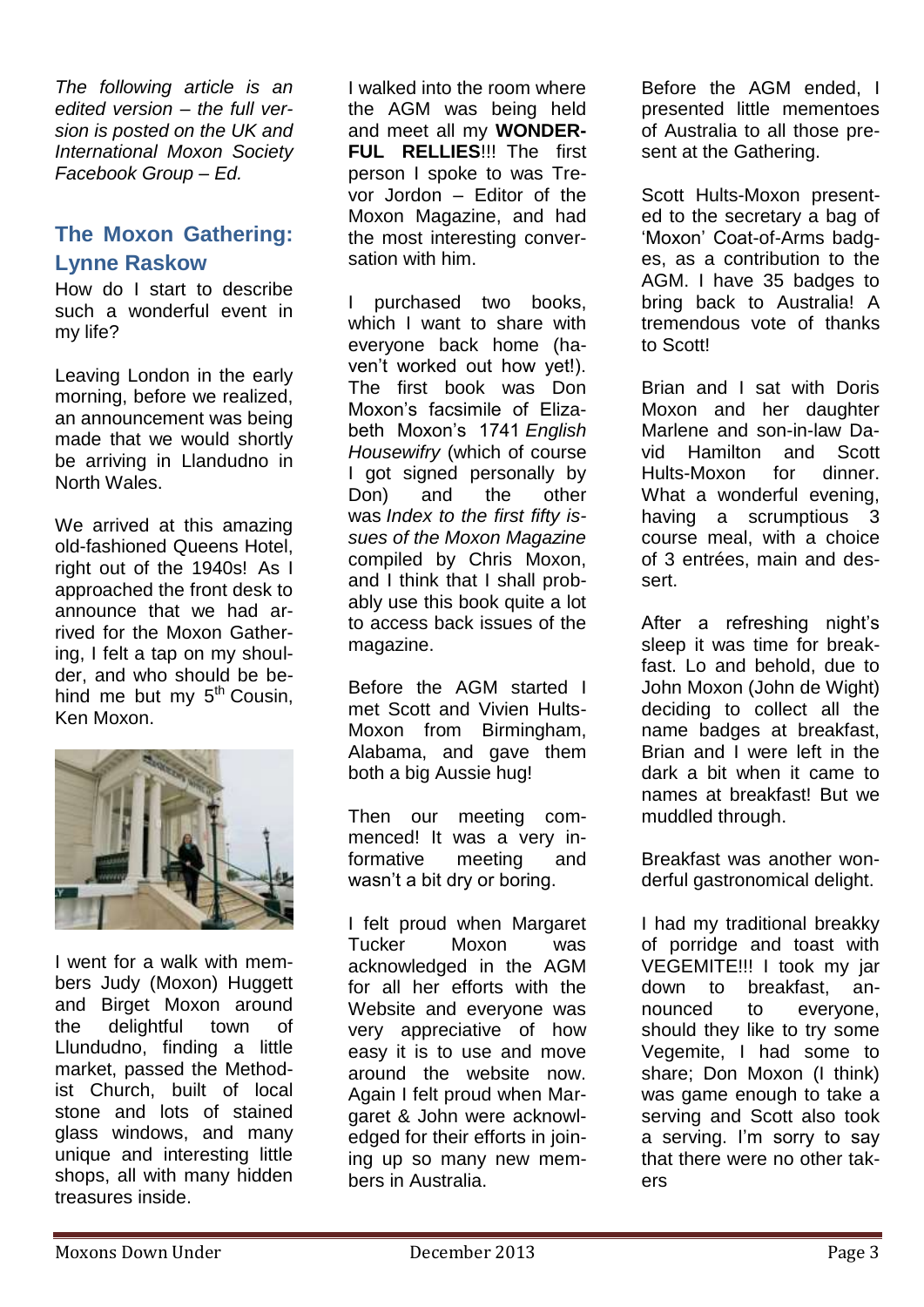At 9.00am we met outside on the front steps to take the '2013 Gathering' photo, and at 9.30am we hopped aboard our comfy coach to start our wonderful day of sightseeing around the north of Wales.



At Blaneau Ffestiniog we all boarded the train, which was an absolutely delightful little steam engine with 'Thomas the Tank Engine' type carriages attached. Brian looked but couldn't find the Fat Controller! And I kid you not, it really was that type of surroundings and setting!

The train trip lasted about two hours and wound through the most spectacular views of the landscape that can only be described as Wales! We travelled through small tunnels, past waterfalls, saw the magnificent landscape of slate valleys, wonderful little glens/gullies of forest ferns (where I'm sure fairies live!).

In all it was a magical train ride! Brian and I were able to purchase a book giving the history of the Ffestiniog Railway.

The carriages were tiny but comfortable, with a light service of snacks and drinks offered. I had a Welsh Cider which was very nice but it came in such a large bottle. Luckily I was able to talk Ken into sharing with me!



Unfortunately, all good things much come to an end, and so did our train ride – I could have easily spent another hour on the train, taking in the views and the smell that you can only associate with a steam train!

At Porthmadog our coach took us to Caernarfon for lunch at The Black Boy Inn.



Ken told us that from the early 16<sup>th</sup> Century the Black Boy Inn was always referred to as The Black Boy Inn but in the 60/70's it became politically incorrect to have the name of 'black boy', and so to keep the history going, the owners changed the name to read 'The Black Buoy Inn'. Thankfully, there is only one sign now that says 'black buoy' and all the old signs have re-emerged' and hold their original places on the Inn.

What a delightful (have I used that word before? Sorry, but it describes so many wonderful sights) historical inn.

I decided that I would forgo tea and coffee and have a very quick look around the

town, and hopefully a quick look at Caernarfon Castle. Unfortunately, time was constrained, and I was only able to view the Castle's walls on the outside, and contribute very quickly to the economy of Caernarfon.

Back at the hotel. Brian and I decided to take in the peaceful and spectacular views from the terrace with a drink prior to heading to the Dining Room for more delectable food.

Because this was our last dinner together, there were lots of lively conversations going on over tea and coffee but in the end Brian and I excused ourselves and headed to bed.

Before nodding off to sleep, Brian said to me "your rellies are not bad", which, coming from Brian, was a great compliment to me and the Moxon Family!

With that thought going through my head I dropped off to sleep. Another advantage of the Queens Hotel, is that it is situated in a very quiet part of the town, no speeding cars, no drunken people swaggering home, etc. Just beautiful ringing Church bells waking us up … divine!

Breakfast was our last meal together at the 2013 Gathering. This time there were extra pots of tea and coffee ordered, as I think no one really wanted the weekend to end!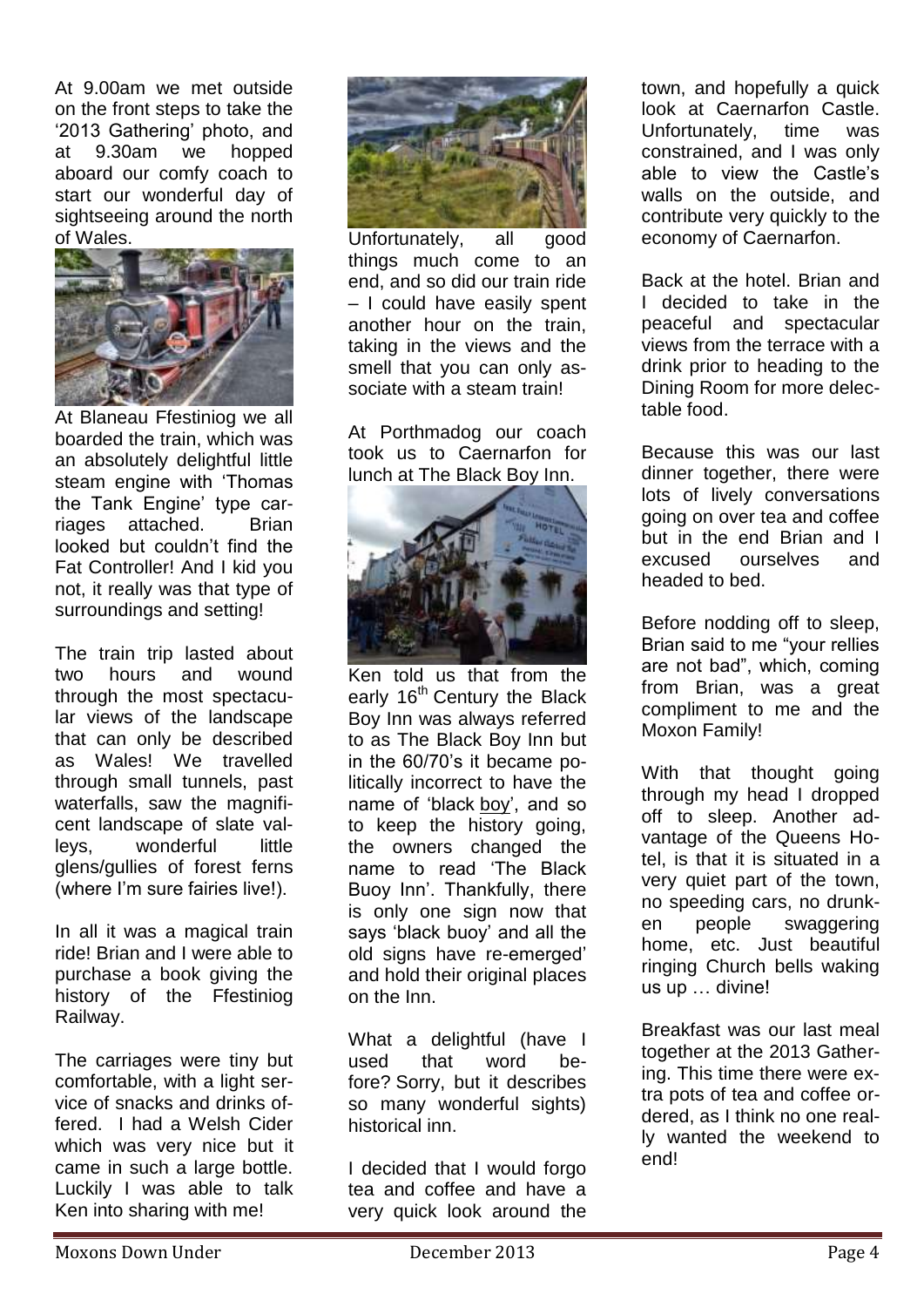Many wonderful and heartfelt hugs and kisses were in abundance and perhaps a bit of a sad time for me, as I don't know if I will be given the opportunity to attend another Gathering – Maybe God will Bless me and give me another opportunity.

I was able to give my heartfelt thanks to Ken and Joan for such a wonderful venue and weekend, said goodbye to Scott and Vivien and wished them a wonderful tour of Scotland, exchanged contact details with Judy and Doris (Moxon). I feel a little sad, but with a wonderful feeling of belonging to such a big and loving family!

*(Thanks to John Moxon of Southampton, John Earnshaw, and Scott Hults-Moxon for the photos – Ed.)*

#### **Moxons Down Under report 2012-13**

*(This report was sent to the UK for the AGM – it is reprinted here for the information of Down Under members – Ed.)*

In December 2012, the Moxons Down Under group within the Society was handed over to my husband John and me by Margaret and Simon Moxon of Brisbane. We live in Sydney, and have been members of the Moxon Society since 2005.

We arranged an account with our Building Society in Parramatta and deposited the transferred funds, amounting to \$182.70. We

have a tax file number and an ABN. The account is reasonably healthy, and currently able to pay expenses, including all current website expenses for the Moxon Society.

Not all membership fees come to us, some are paid directly to the Society through an English bank account or more often via PayPal.

Sadly, one member, Mrs M. Johnston of Brisbane passed away earlier this year, but her son Alan has taken over her membership. Otherwise all members except one renewed their membership, and we have attracted 10 new members. Some of these are newly found cousins of John's, but others are people who have discovered the Society

#### **INCOME 2012-13**

| <b>From Brisbane account</b> | \$182.70   |
|------------------------------|------------|
| <b>Membership fees</b>       | \$355.00   |
|                              |            |
| <b>Total income</b>          | \$537.70   |
|                              |            |
| <b>EXPENSES 2012-13</b>      |            |
| <b>Bank fees</b>             | \$30.00    |
| Postage                      | \$131.15   |
| Webhosting                   | \$17.50    |
| Domain                       | \$108.00   |
| Website plugin               | Ś<br>25.00 |
|                              |            |
| <b>Total expenses</b>        | \$311.65   |
|                              |            |
| <b>Surplus</b>               | \$226.05   |

through social media, the website or through Ancestry. I have made sure to publicise the Society on genealogy lists and on social media. It has been very rewarding to chat and comment to other members around the world on our Facebook group.

John (Bruce) Moxon is now the newsletter editor. The first of these has been distributed by hardcopy to all Australian/New Zealand members and has been uploaded to the website. Just type "Down Under" into the search box and it will be listed.

Our branch of the Moxon Society is holding a Moxon Muster in Parramatta, NSW on Sunday October 6. Numbers are not yet finalised, but we expect 25-30.

| <b>From Brisbane account</b> | \$182.70    |                                                |
|------------------------------|-------------|------------------------------------------------|
| Membership fees              | \$355.00    | <b>Income and Expenditure</b>                  |
|                              |             | <b>Statement 2012-13</b>                       |
| <b>Total income</b>          | \$537.70    |                                                |
| <b>EXPENSES 2012-13</b>      |             |                                                |
| <b>Bank fees</b>             | 30.00       |                                                |
| Postage                      | \$131.15    |                                                |
| Webhosting                   | 17.50<br>Ś. |                                                |
| Domain                       | \$108.00    |                                                |
| Website plugin               | 25.00       |                                                |
| <b>Total expenses</b>        | \$311.65    | \$281.65 reimbursed to ME& JB Moxon - 9/7/2013 |
| <b>Surplus</b>               | \$226.05    |                                                |
|                              |             |                                                |

**NOTE: A number of Australian and New Zealand members paid directly to The Moxon Society (UK) via Paypal or UK standing order/cheque via UK bank accounts**

**Account No: 200665536** BSB 641800 Moxons Down Under: Moxon Society